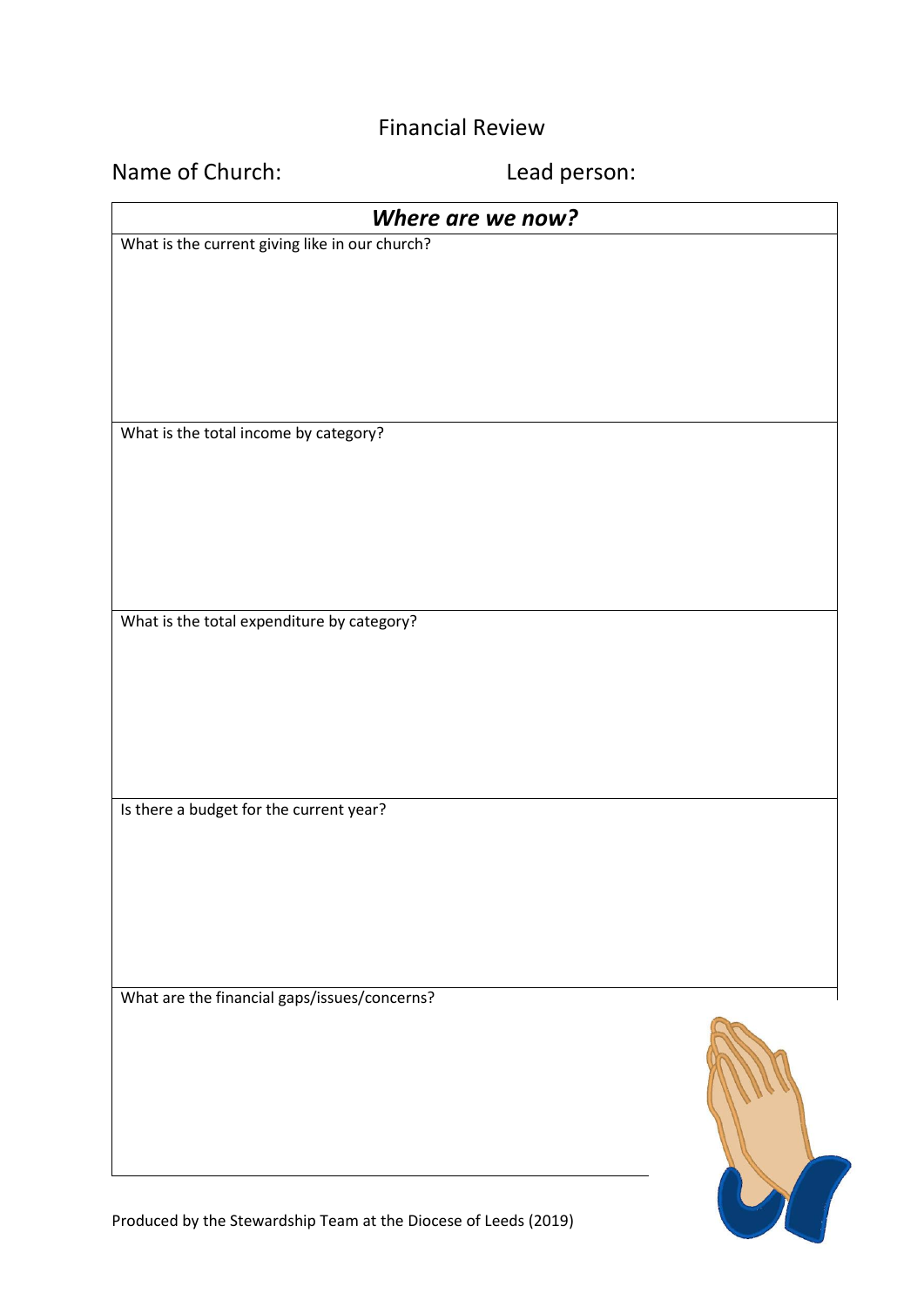| Where would we like to be?                                                                            |  |
|-------------------------------------------------------------------------------------------------------|--|
| Is there something we need to pay for or buy?                                                         |  |
|                                                                                                       |  |
|                                                                                                       |  |
|                                                                                                       |  |
|                                                                                                       |  |
| What income would be needed to achieve this?                                                          |  |
|                                                                                                       |  |
|                                                                                                       |  |
|                                                                                                       |  |
|                                                                                                       |  |
|                                                                                                       |  |
| Set SMART objectives, for example:<br>increase the number of planned givers to xx by xx,<br>$\bullet$ |  |
| raise xx for church organ/ new chairs etc. by xx<br>$\bullet$                                         |  |
| Increase Gift Aid claimed from xx to xx by xx                                                         |  |
|                                                                                                       |  |
|                                                                                                       |  |
|                                                                                                       |  |
|                                                                                                       |  |
|                                                                                                       |  |
|                                                                                                       |  |
|                                                                                                       |  |
|                                                                                                       |  |
|                                                                                                       |  |
|                                                                                                       |  |
|                                                                                                       |  |
|                                                                                                       |  |
|                                                                                                       |  |
|                                                                                                       |  |
|                                                                                                       |  |
|                                                                                                       |  |
|                                                                                                       |  |
|                                                                                                       |  |
|                                                                                                       |  |
| Produced by the Stewardship Team at the Diocese of Leeds (2019)                                       |  |
|                                                                                                       |  |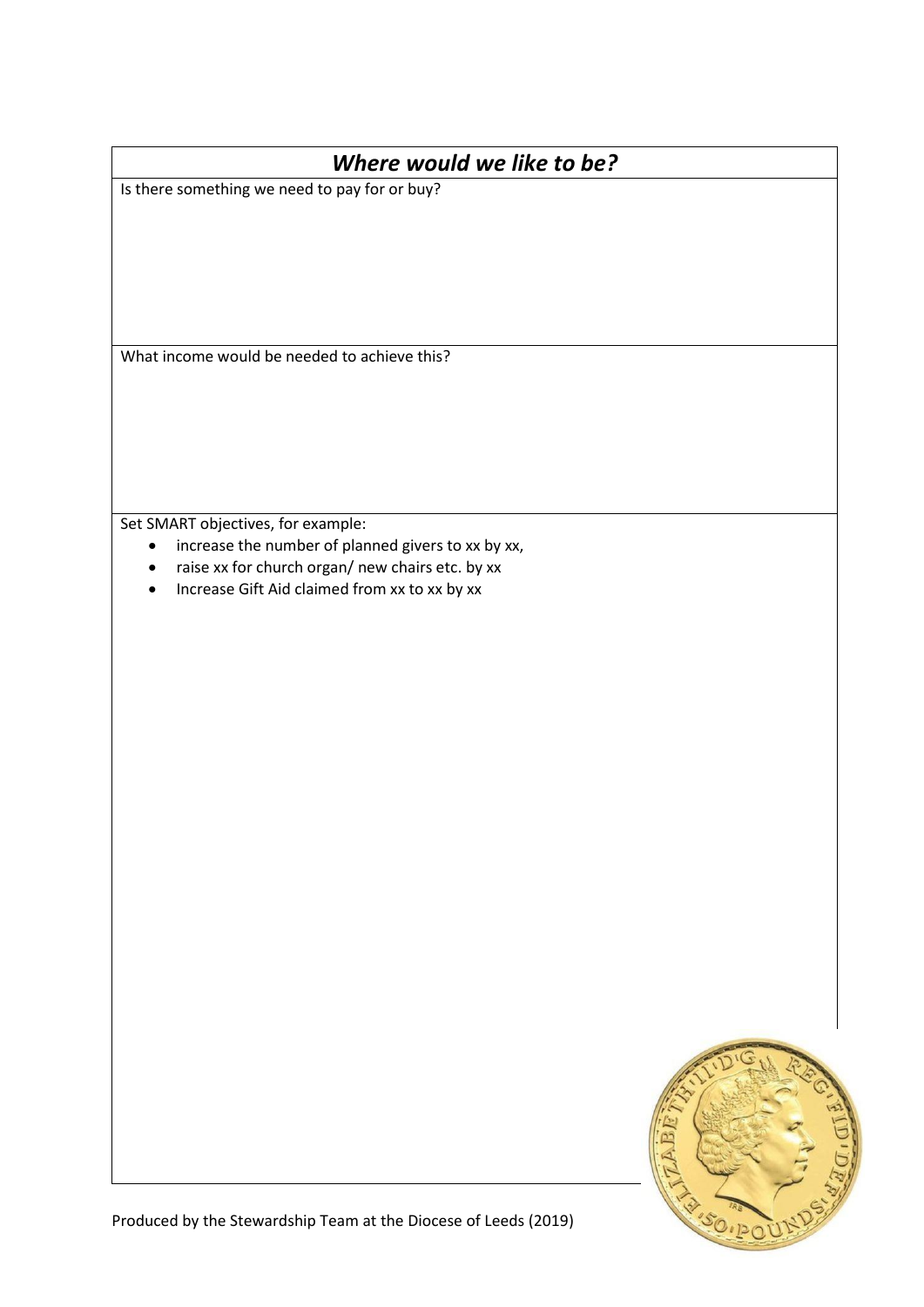| How will we get there? (see also, https://www.parishresources.org.uk/giving/                    |
|-------------------------------------------------------------------------------------------------|
| Plan specific dates for events, examples below:                                                 |
| A 'Giving in Grace' programme                                                                   |
|                                                                                                 |
|                                                                                                 |
| A planned giving scheme - Parish Giving Scheme                                                  |
|                                                                                                 |
|                                                                                                 |
|                                                                                                 |
| A legacy event                                                                                  |
|                                                                                                 |
|                                                                                                 |
| Pledge Sunday/Thanksgiving events                                                               |
|                                                                                                 |
|                                                                                                 |
| A Giving in Memory programme                                                                    |
|                                                                                                 |
|                                                                                                 |
|                                                                                                 |
| Applying for grants                                                                             |
|                                                                                                 |
|                                                                                                 |
|                                                                                                 |
| What people/teams are needed to carry out these activities and do we need training?             |
|                                                                                                 |
|                                                                                                 |
|                                                                                                 |
|                                                                                                 |
|                                                                                                 |
| How can we ensure Gift Aid GASDS is claimed back on new donations? Who will do it?              |
|                                                                                                 |
|                                                                                                 |
|                                                                                                 |
|                                                                                                 |
| What publicity is needed for these events? Notices on notice boards, announcements in services, |
| church calendar, parish magazine, church website, social media? Who is responsible?             |
|                                                                                                 |
|                                                                                                 |
|                                                                                                 |
|                                                                                                 |
|                                                                                                 |
|                                                                                                 |
|                                                                                                 |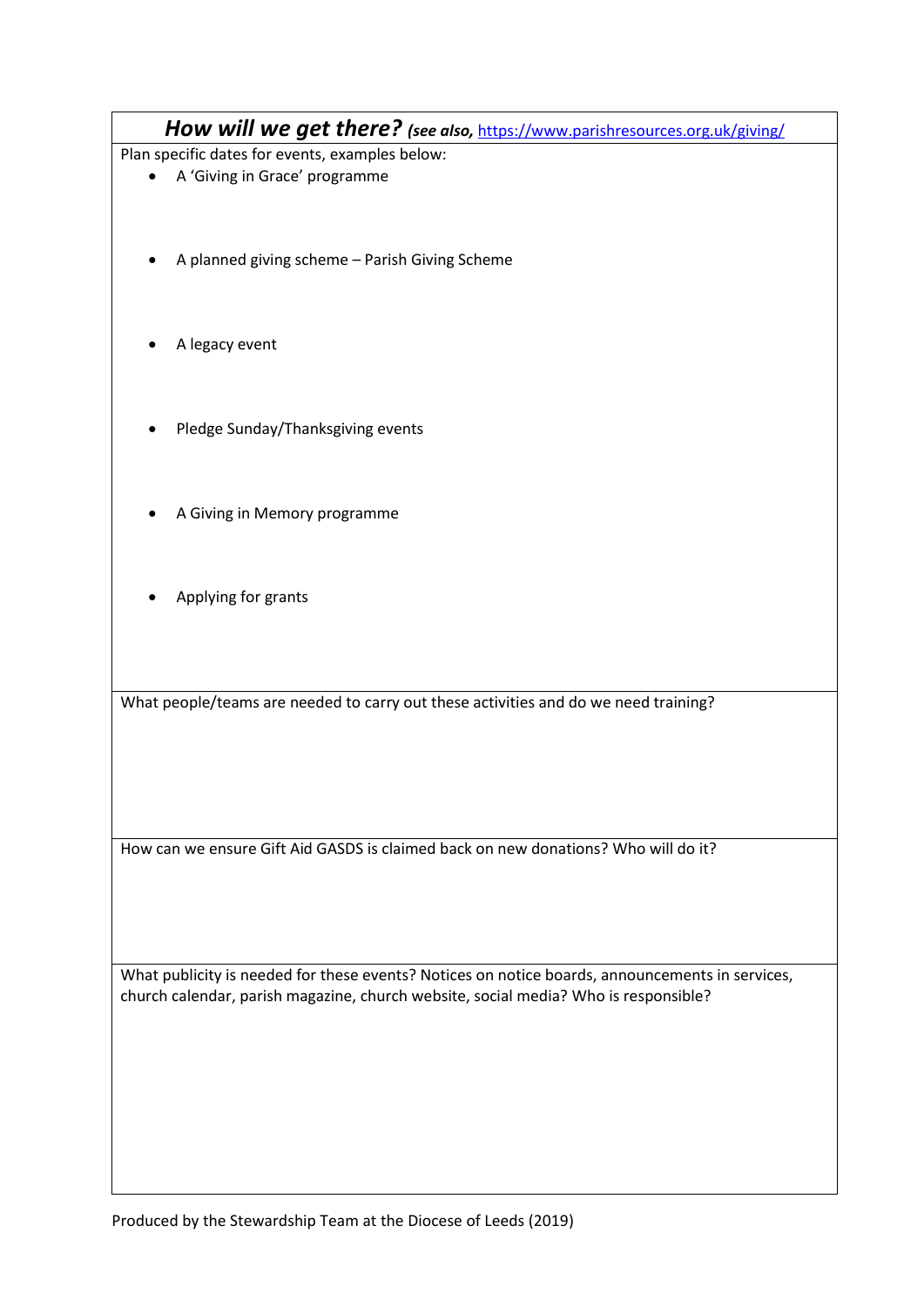|           | How will we get there?                                                                                                                                                                                 |
|-----------|--------------------------------------------------------------------------------------------------------------------------------------------------------------------------------------------------------|
|           | What literature and digital output is needed? Who has the skills?                                                                                                                                      |
| $\bullet$ | Leaflets, income V expenditure and information about your vision. Make a strong case for<br>people to support you. Sample brochure included here: http://www.givingingrace.org/The-<br><b>Brochure</b> |
|           | Parish Giving Scheme folders and Giving for Life/Living Generously leaflets                                                                                                                            |
|           | Legacy literature                                                                                                                                                                                      |
|           | Stewardship prayer cards and leaflets                                                                                                                                                                  |
|           | Gift aid forms and envelopes                                                                                                                                                                           |
|           | Leaflets/activities for children                                                                                                                                                                       |
|           | Facebook/Twitter/crowdfunding/text giving/digital card readers?                                                                                                                                        |
|           | Who will lead, preach and pray, e.g. 'Giving in Grace'                                                                                                                                                 |
|           |                                                                                                                                                                                                        |
|           |                                                                                                                                                                                                        |

Produced by the Stewardship Team at the Diocese of Leeds (2019)